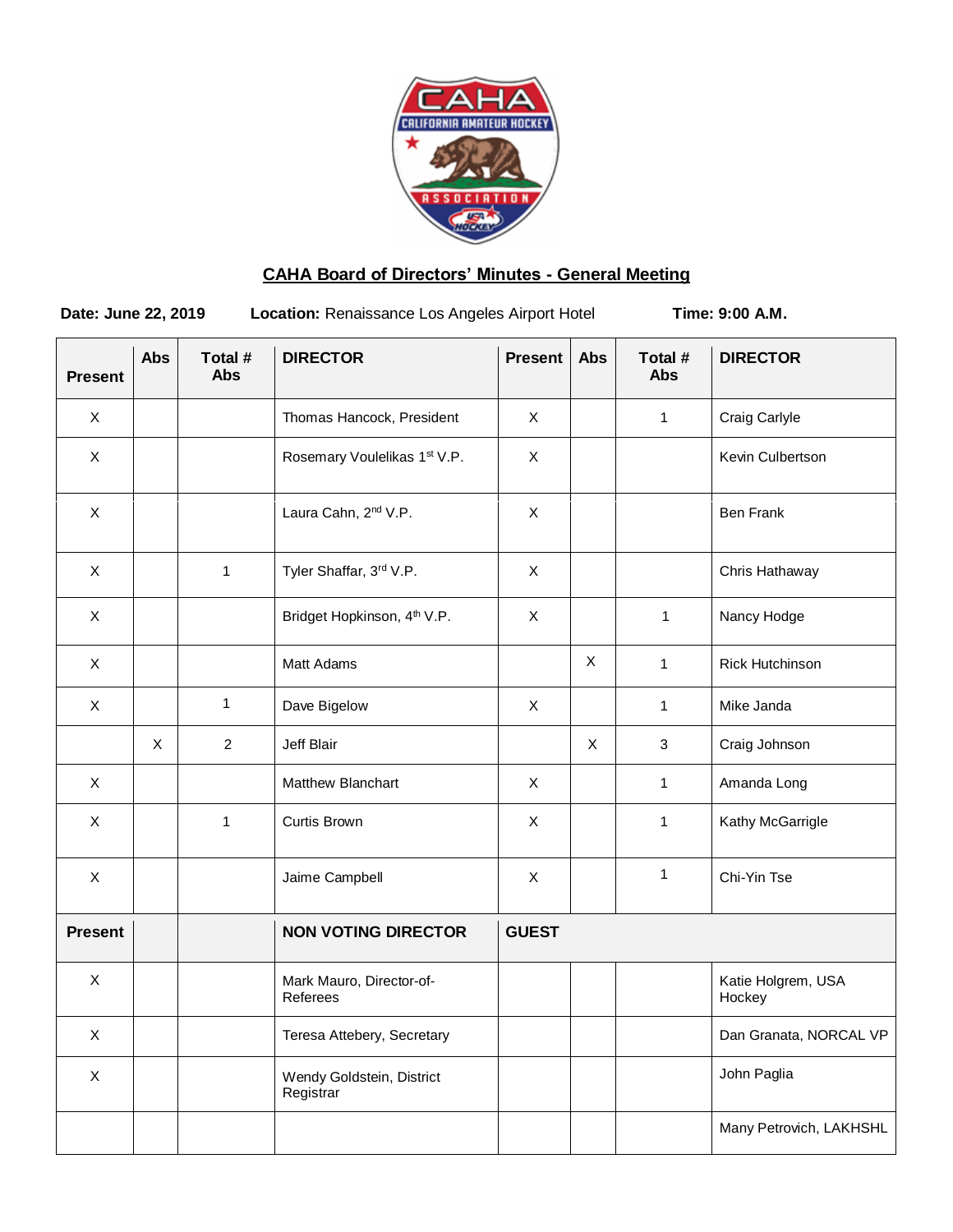Thomas Hancock called the meeting to order at 9:00 am. There are 19 directors present; therefore a quorum present.

Teresa Attebery and Wendy Goldstein stepped out of the meeting to count/verify votes for the CAHA BOD election.

February minutes reviewed – Correction to the February 2, 2019 minutes under New Business. Topic of stipend amounts for the following positions District Associate Registrars, Member Services/Screening/SafeSport Coordinator, Tournament Director and 1<sup>st</sup> Vice President to be tabled until the June meeting. Jaime Campbell moved to approve the minutes of the February 2, 2019 meeting as amended. Second by Rosemary Voulelikas. **Motion passed**.

### **Dispute Resolutions & Penalty Review**

Rosemary Voulelikas reported that as of June 2019 of this current season, there were a total of 59 hearings plus four-(4) special meetings involving 12U teams and coaches, four-(4) screening related and nine-(9) spectator ejection infractions. The breakdown of the hearings was 51 Match penalties and eight-(8) coach related suspensions. The Match penalties were as follows: nine-(9)-racial slurs, 35-kicking infractions, and seven-(7) assault of officials' penalties. Adult match penalties represented 22% of the Match penalties assessed. The Youth penalties were mostly kicking penalties. This year there was an increase of Spectator Ejection penalties from previous years. For upcoming season, the Disciplinary Hearing Committee will be conducting hearings once a month and will be posting the hearing schedule online.

### **CAHA Select Camp**

Rosemary Voulelikas reported that 240 players participated in the CAHA Select Camp and an additional 24 players were evaluated; of which 21 were out-of-district players and 3 were injured players. John Beaulieu was the Camp's Head Coach Coordinator. There were 16 coaches evaluating and 6 goalie coaches. Next season we need coaches committed to evaluating divisions; for example one group evaluating 2003-2005 and 2004- 2006. From the Pacific District camps CAHA had 8 players from 15U, 5 players from 16U and 4 players from 17U advance to the USA Hockey National Select Camp.

## **Youth Council**

Laura Cahn thanked the Rules Committee members and Youth Council members for their work throughout the year and their work for this years' proposed rule changes that were approved at the February meeting. They are Dave Bigelow, Matt Adams, Rosemary Voulelikas, Kevin Culbertson, Nancy Hodge, Tyler Shaffar, Bridget Hopkinson and Curtis Brown. Laura also thanked the venues for bidding the CAHA weekends. At the next CAHA meeting, Laura stated she will be reviewing some of the house keeping changes to the rules prior to posting the CAHA Guidebook 2019-2021.

### **Tournament Director**

Bridget Hopkinson informed the board that the state playoffs went extremely well this year; however, the state needs more CAHA directors to work the state tournaments.

## **Legal Council**

Thomas Hancock stated that he is going to reach out to Lance Burrow for final confirmation that he has retired from youth hockey. Tom will then be looking for a replacement for Lance Burrow, possibly Geoff Leibl.

### **Screening**

Jaime Campbell reported that 4,836 participants have screened and 86 are on probationary participation. Disqualification is handled by the screening coordinator, Jaime Campbell. If a participant has one DUI he will receive a probation letter. If the action report contains egregious information, such as a felony, or physical assault then they are disqualified. They do have an option of contacting the CAHA  $1<sup>st</sup>$  Vice President to request a hearing on the matter.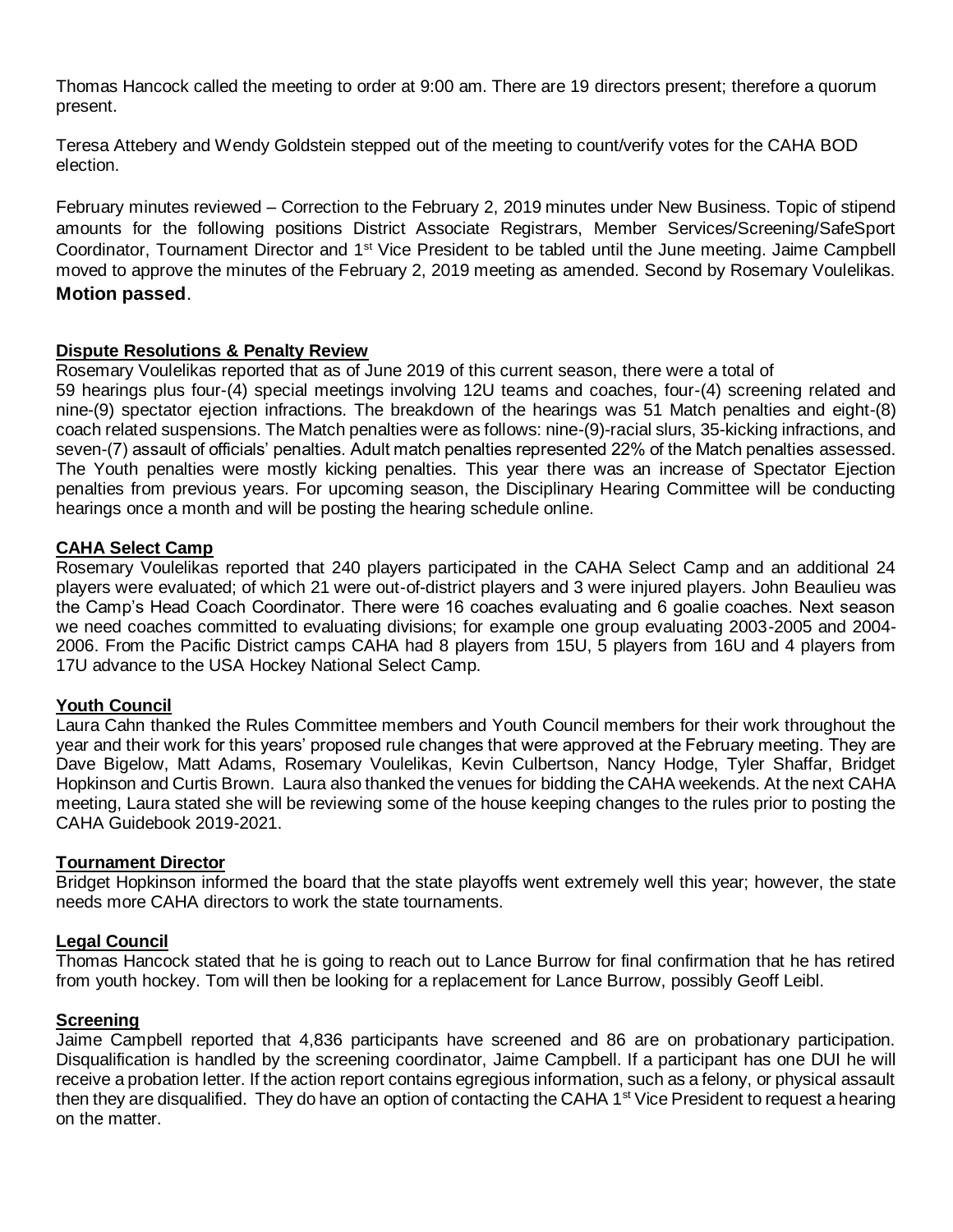### **SafeSport**

Jaime Campbell informed the board that for the 2018-2019 season there were 35 reports of SafeSport violations. There were nine-(9) allegations of physical/sexual abuse that was handled by the state and five-(5) reports were handled by the US Center for SafeSport.

### **Member Services**

Jaime Campbell reported that we collected a total of \$21,030 in membership fees; 85 paying member organizations. This represents an increase of three-(3) new organizations. Since implementing Rocky Mountain System for our registration of membership dues, the process is about two months faster.

### **Adult Hockey Report**

Tyler Shaffar reported on the Adult CAHA Tournament. This year two were held; one in the north at San Jose in April and one in the south at Irvine in May. Fifty-eight-(58) teams participated in the San Jose tournament and twelve-(12) teams participated in the Great Park tournament. Twelve Womens' teams participated in the San Jose tournament. Tyler added that next year they are hoping to have a Championship Adult Tournament North vs South.

### **Girls & Womens' Report**

Bridget Hopkinson stated that the following teams participated at Nationals for CAHA;

At the Tier I level; 14U ~San Jose & Lady Ducks, 16U ~Lady Ducks, 19U ~San Jose & Lady Ducks.

CAHA did not have any Tier II teams participate at Nationals

Womens' B division ~the Lady Ducks won nationals

Womens' C division ~Lions took Silver and Lady Ducks took Bronze

Nine-(9) CA girls advanced to the National Select camp

ADM Report

Ben Frank informed the board about the Hockey Director's Course offered by USA Hockey. Ben will forward information to both leagues.

### **Director of Referees Report**

Mark Mauro reported on the scheduling of officials for the Tier II weekends and playoffs. Mark stated that he solicited the presidents of each of the officials organizations; LAHOA, SDHRA and IHONC for recommendations for candidates' names to work the State Playoffs as well as assisting in the scheduling. There were a total of 158 games played with a total of 79 officials that worked the playoffs. The breakdown of officials was; 47 from LAHOA, 10 from SDHRA and 22 from IHONC. This year a total of nine-(9) officials worked state playoffs for the first time with supervisors evaluating them. Mark stated he was pleased with their performance.

Tom suggested to Mark that there is a formal/tracked mentoring program to bring in younger officials.

Chris Hathaway mentioned that Cupertino recently hosted a Referee Seminar and covered seminar fees for Cupertino players and will reimburse them for uniforms upon receipt of passing the Referee exam.

Mark mentioned that seminars started earlier this season which allowed them to recruit more referees sooner and bring in a younger group since their playing seasons had not started. There is an upcoming symposium for tenured Referees.

### **Reporting of Election Results**

Tom announced that Teresa Attebery, Laura Cahn and Jeff Blair have withdrawn their applications. CAHA Directors for 2019-2021 are:

Curtis Brown; Kevin Culbertson; Ben Frank; Dan Granata – new; Bridget Hopkinson; Craig Johnson; Kathy McGarrigle; John Paglia – new; Tyler Shaffar